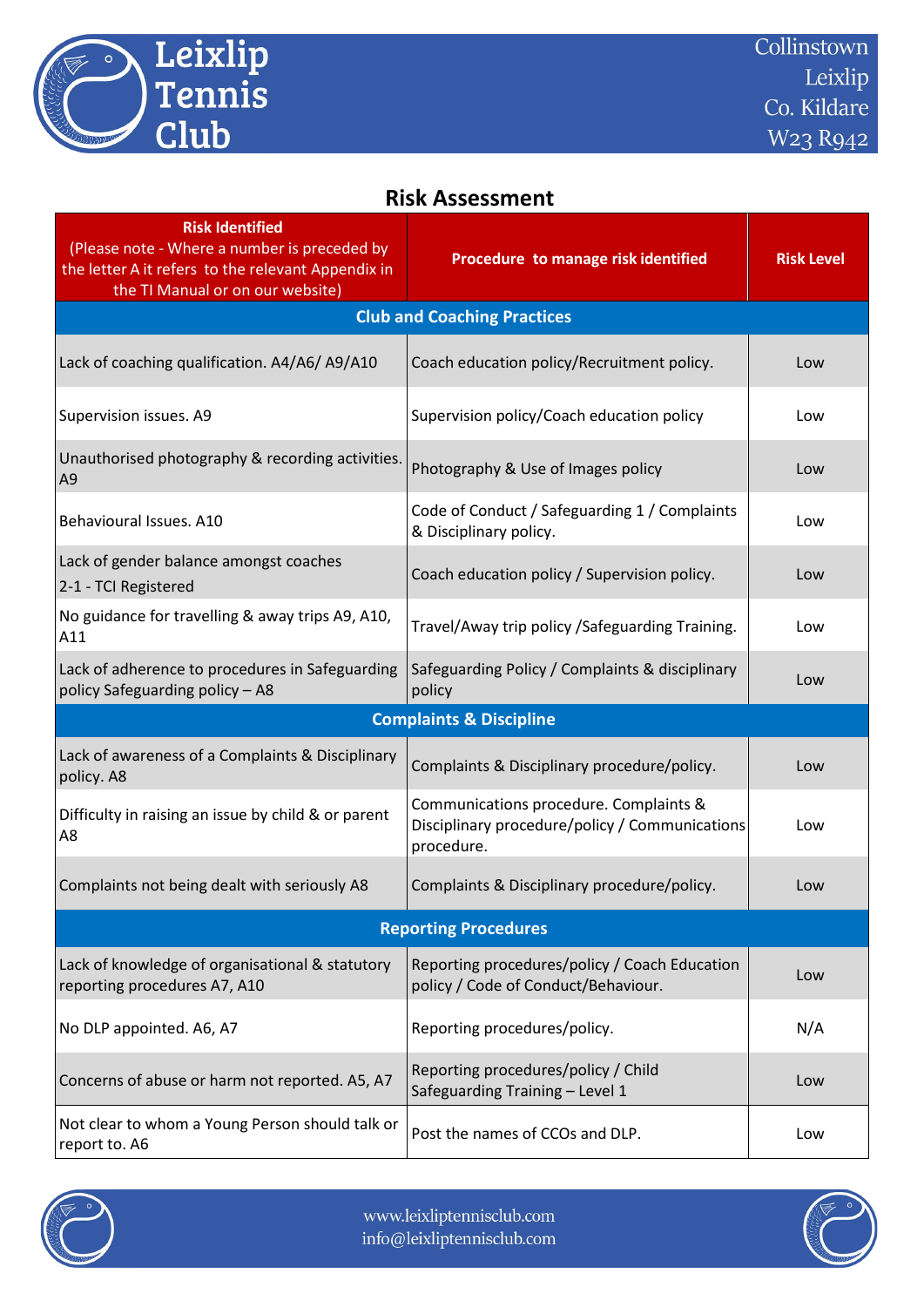

| <b>Use of Facilities</b>                                                                                               |                                                                             |     |  |  |  |
|------------------------------------------------------------------------------------------------------------------------|-----------------------------------------------------------------------------|-----|--|--|--|
| Unauthorised access to designated children's play<br>& practice areas & to changing rooms, showers,<br>toilets etc. A9 | Supervision policy / Coach Education.                                       | Low |  |  |  |
| Unauthorised exit from children's areas. A9                                                                            | Supervision policy / Coach Education.                                       | Low |  |  |  |
| Photography, filming or recording in prohibited<br>areas A9                                                            | Photography policy and use of devices in private<br>zones.                  | Low |  |  |  |
| Missing or found child on site. A12                                                                                    | Missing or found child policy.                                              | Low |  |  |  |
| Children sharing facilities with adults e.g. dressing<br>room, showers etc. A9                                         | Safeguarding policy.                                                        | Low |  |  |  |
|                                                                                                                        | <b>Recruitment</b>                                                          |     |  |  |  |
| Recruitment of inappropriate people. A4                                                                                | Recruitment policy.                                                         | Low |  |  |  |
| Lack of clarity on roles. A6                                                                                           | Recruitment policy.                                                         | Low |  |  |  |
| Unqualified or untrained people in role.A5,                                                                            | Recruitment policy.                                                         | Low |  |  |  |
| <b>Communications</b>                                                                                                  |                                                                             |     |  |  |  |
| Lack of awareness of 'risk of harm' with members<br>and visitors. A2, A5                                               | Child Safeguarding Statement / Training Policy.                             | Low |  |  |  |
| No communication of Child Safeguarding<br>Statement or Code of Behaviour to members of<br>visitors. A2                 | Child Safeguarding Statement (display) / Code<br>of Behaviour (distribute). | Low |  |  |  |
| Unauthorised photography & recording of<br>activities. A9                                                              | Photography & Use of Images policy                                          | Low |  |  |  |
| communications by under 18's A9                                                                                        | Communications policy / Code of conduct                                     | Low |  |  |  |